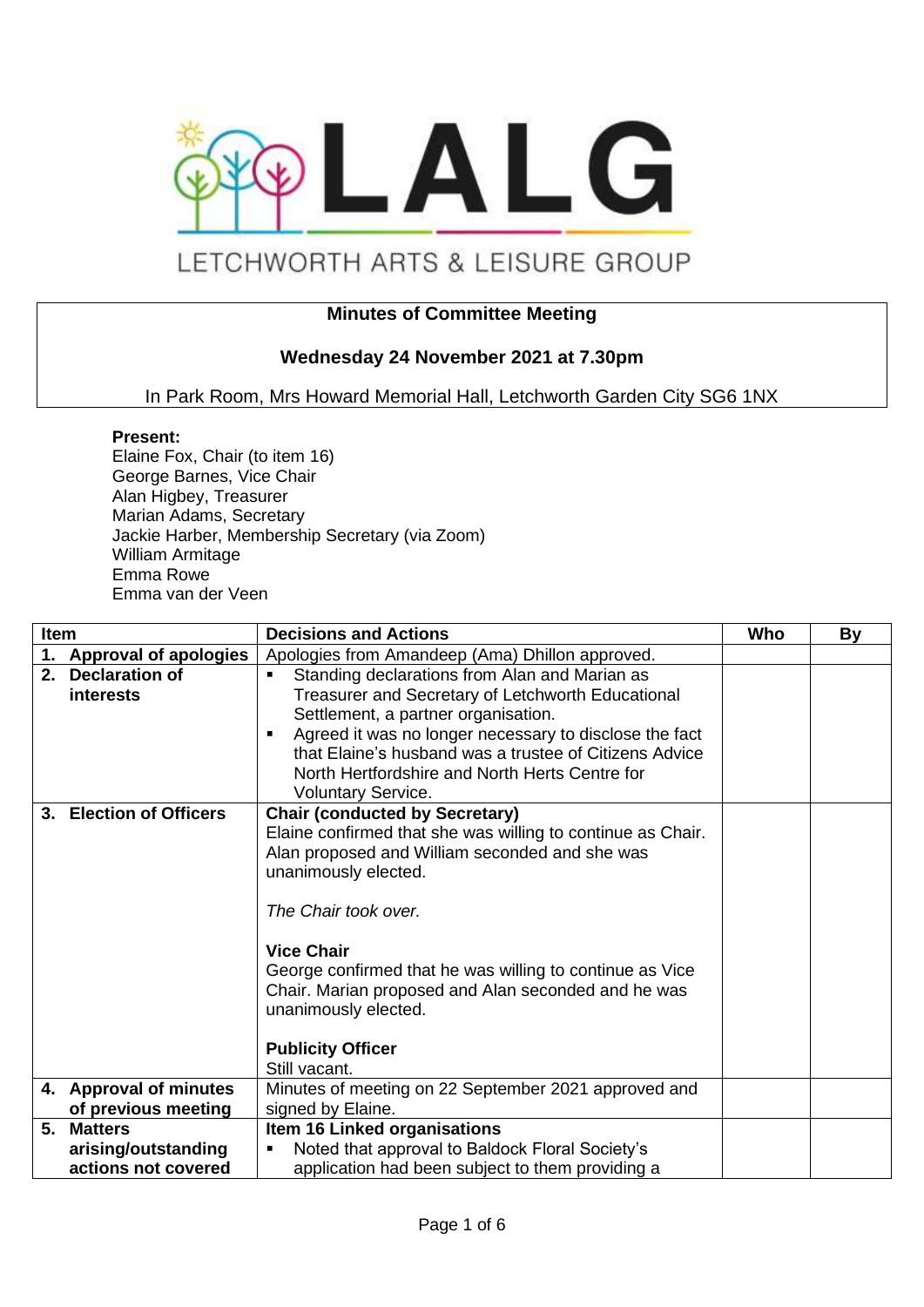| Item                  | <b>Decisions and Actions</b>                                                                          | Who    | <b>By</b> |
|-----------------------|-------------------------------------------------------------------------------------------------------|--------|-----------|
| under other agenda    | discount to LALG Members.                                                                             |        |           |
| items                 | There had been no response from them.<br>٠                                                            |        |           |
|                       | Noted that some organisations might not be in a<br>٠                                                  |        |           |
|                       | position to offer a discount.                                                                         |        |           |
|                       | The Committee reconfirmed that approval to the                                                        |        |           |
|                       | Floral Society's application was subject to                                                           |        |           |
|                       | confirmation of a benefit to LALG members, which                                                      |        |           |
|                       | would be a discount if possible. ACTION: Jackie to                                                    | Jackie |           |
|                       | follow up.                                                                                            |        |           |
| 6. Chair's Report     | <b>Letchworth Culture Committee</b>                                                                   |        |           |
|                       | Heritage Foundation's application for funding for a festival                                          |        |           |
|                       | co-ordinator had been unsuccessful.                                                                   |        |           |
|                       |                                                                                                       |        |           |
|                       | <b>Baldock Community Fireworks</b>                                                                    |        |           |
|                       | Very successful event, not only financially but also                                                  |        |           |
|                       | socially.                                                                                             |        |           |
|                       | £7k raised, split between St Mary's Infant and Junior                                                 |        |           |
|                       | Schools, Baldock Hardship Fund, Essex and Herts Air                                                   |        |           |
|                       | Ambulance and payment for 2022 fireworks.                                                             |        |           |
|                       |                                                                                                       |        |           |
|                       | Letchworth Christmas Lights Switch On                                                                 |        |           |
|                       | Arrangements made and rota in place.                                                                  |        |           |
|                       |                                                                                                       |        |           |
|                       | <b>Christmas Tree Festival, Free Church</b>                                                           |        |           |
|                       | Some help already arranged.<br>٠                                                                      |        |           |
|                       | Noted that could not pay for membership using card via<br>David's.                                    |        |           |
|                       | Discussed signing up new Members on the spot.                                                         |        |           |
|                       | Would accept cash if necessary. ACTION: Alan to                                                       |        |           |
|                       | investigate contactless card reader with Stripe.                                                      | Alan   |           |
| 7. Treasurer's Report | Report, previously circulated, noted.<br>п                                                            |        |           |
|                       | Bank balance increasing due to membership renewals.<br>٠                                              |        |           |
|                       |                                                                                                       |        |           |
|                       | Review of treatment of charges incurred when booking                                                  |        |           |
|                       | events online                                                                                         |        |           |
|                       | Not many people going on trips at the moment.                                                         |        |           |
|                       | To be reviewed again in summer 2022 and consider                                                      |        |           |
|                       | whether booking fee should be introduced. ACTION:                                                     |        |           |
|                       | Marian: agenda item.                                                                                  |        |           |
|                       |                                                                                                       |        |           |
|                       | <b>Review of budget for Members' meetings</b>                                                         |        |           |
|                       | Not known how much income arising from meetings as                                                    |        |           |
|                       | Alan did not get regular reports, but did not appear to                                               |        |           |
|                       | be running at loss. ACTION: Alan to liaise with                                                       | Alan   |           |
|                       | Social Team re regular financial reports.                                                             |        |           |
|                       | request information from Social Team.                                                                 |        |           |
|                       | To be reviewed again in four months. ACTION:<br>٠                                                     |        |           |
|                       | Marian: agenda item.                                                                                  |        |           |
|                       |                                                                                                       |        |           |
|                       | <b>Renewal of membership to Making Music (MM)</b>                                                     |        |           |
|                       | Noted that used MM's subsidies for concerts during                                                    |        |           |
|                       | pandemic, and also accessed their resources on                                                        |        |           |
|                       | governance and related issues.<br>Hoped that Letchworth Culture Festival might take<br>$\blacksquare$ |        |           |
|                       | opportunity to support young musicians through MM.                                                    |        |           |
|                       |                                                                                                       |        |           |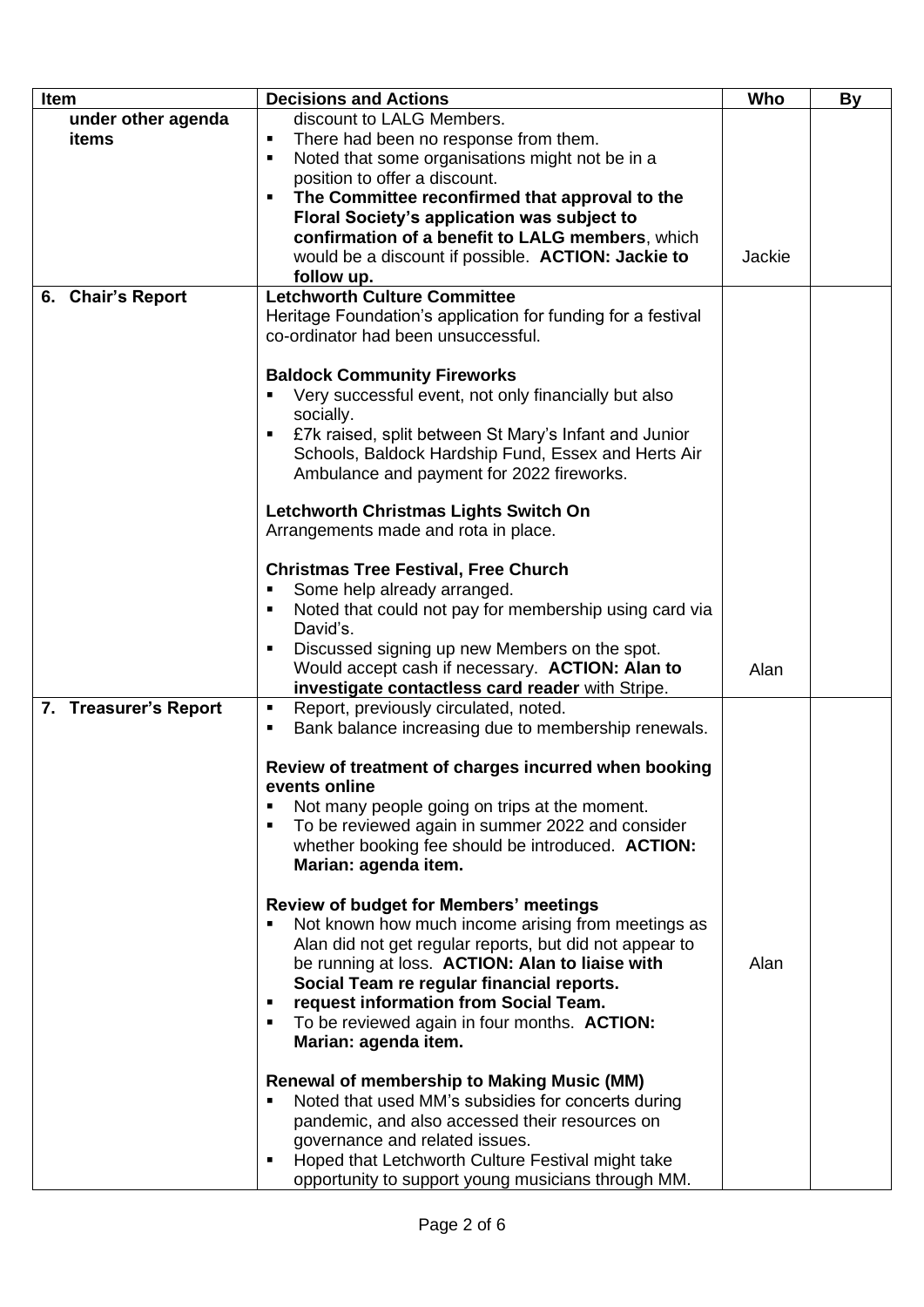| Item                      | <b>Decisions and Actions</b>                                                                                                                        | Who     | By     |
|---------------------------|-----------------------------------------------------------------------------------------------------------------------------------------------------|---------|--------|
|                           | The Committee approved membership renewal at a<br>cost of £100. Membership to be reviewed before<br>next renewal date. ACTION: Marian: agenda item. |         |        |
| 8. Membership             | Report, previously circulated, noted.<br>п                                                                                                          |         |        |
| <b>Secretary's Report</b> | Too early to know how many Members had renewed as<br>٠                                                                                              |         |        |
|                           | renewal date not yet been reached. To be reported on                                                                                                |         |        |
|                           | in due course.                                                                                                                                      |         |        |
|                           | Over 1,000 membership cards waiting to be printed<br>п                                                                                              |         |        |
|                           | and could increase to 1,200 when print order made                                                                                                   |         |        |
|                           | (likely end of November).                                                                                                                           |         |        |
|                           | Post print order Membership Team to print cards.                                                                                                    |         |        |
|                           | Jackie Sayers temporarily helping Team with some<br>п                                                                                               |         |        |
|                           | tasks.                                                                                                                                              |         |        |
| 9. Diversity Officer's    | None in Ama's absence although noted that she had been                                                                                              |         |        |
| <b>Report</b>             | doing a lot of work behind the scenes.                                                                                                              |         |        |
| 10. Governance            | <b>Review of meeting frequency</b>                                                                                                                  |         |        |
|                           | New arrangement working much better now could meet<br>٠                                                                                             |         |        |
|                           | in person.<br>Also allowed time to look at certain areas in more                                                                                    |         |        |
|                           | detail.                                                                                                                                             |         |        |
|                           | Agreed to continue arrangement for another year when                                                                                                |         |        |
|                           | it would be reviewed again. ACTION: Marian: agenda                                                                                                  |         |        |
|                           | item.                                                                                                                                               |         |        |
|                           |                                                                                                                                                     |         |        |
|                           | <b>Annual review of Reserves policy</b>                                                                                                             |         |        |
|                           | Updated version previously circulated.<br>٠                                                                                                         |         |        |
|                           | No changes proposed.<br>$\blacksquare$                                                                                                              |         |        |
|                           | The Committee approved the updated policy.<br>п                                                                                                     |         |        |
|                           |                                                                                                                                                     |         |        |
|                           | Annual review of Schedule of Financial Delegation<br>Updated version previously circulated.<br>п                                                    |         |        |
|                           | Minor change reflecting banking of monies by<br>п                                                                                                   |         |        |
|                           | Membership Secretary.                                                                                                                               |         |        |
|                           | Issue of reimbursement of expenses raised. Noted that<br>$\blacksquare$                                                                             |         |        |
|                           | Treasurer could pay direct if requested.                                                                                                            |         |        |
|                           | ACTION: Marian/Alan to include in schedule. To be<br>$\blacksquare$                                                                                 | Marian/ | 14 Jan |
|                           | reviewed again at next meeting.                                                                                                                     | Alan    |        |
|                           | Planning for review of Equality policy (for January                                                                                                 |         |        |
|                           | 2022 meeting)                                                                                                                                       |         |        |
|                           | Review group: Elaine, Ama and Jackie. Marian to<br>п                                                                                                |         |        |
|                           | support.                                                                                                                                            |         |        |
|                           | <b>ACTION: Marian to arrange meeting mid/end</b><br>$\blacksquare$                                                                                  | Marian  |        |
|                           | January.                                                                                                                                            |         |        |
|                           | Review of updated policy to be deferred until March<br>٠                                                                                            |         |        |
|                           | 2022 meeting to allow time for group to discuss.                                                                                                    |         |        |
|                           | <b>ACTION: Marian: agenda item.</b>                                                                                                                 |         |        |
|                           | Allowing children to attend LALG meetings with a                                                                                                    |         |        |
|                           | responsible adult                                                                                                                                   |         |        |
|                           | Following points raised in discussion:                                                                                                              |         |        |
|                           | Could work with certain groups.                                                                                                                     |         |        |
|                           | Would need permission of all members of group.                                                                                                      |         |        |
|                           | Children would need to be interested and a<br>п<br>minimum age set.                                                                                 |         |        |
|                           |                                                                                                                                                     |         |        |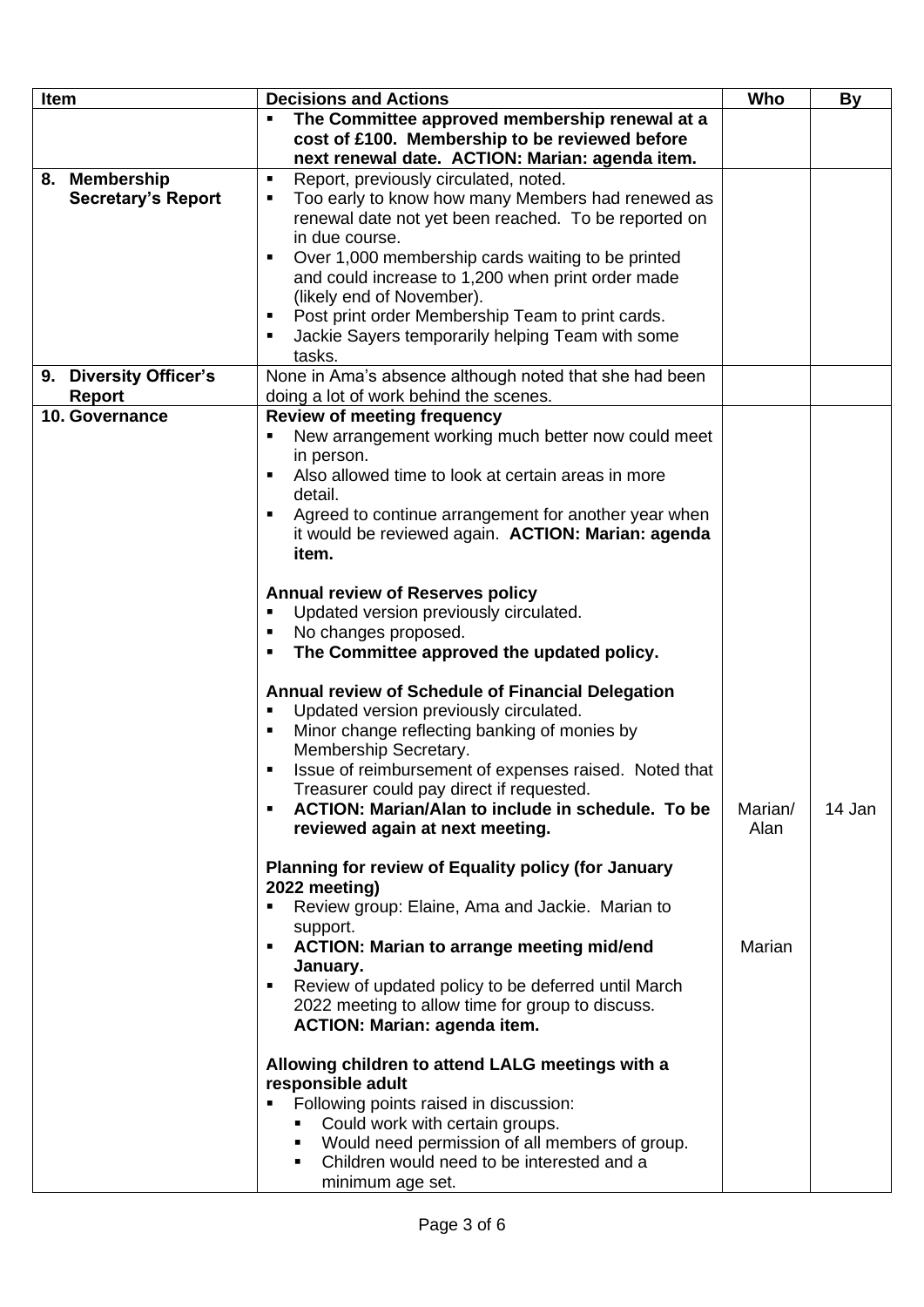| Item                   | <b>Decisions and Actions</b>                                                                              | Who    | By          |
|------------------------|-----------------------------------------------------------------------------------------------------------|--------|-------------|
|                        | Could help in changing demographic.                                                                       |        |             |
|                        | The Committee approved the proposal in principle<br>$\blacksquare$                                        |        |             |
|                        | subject to the following:                                                                                 |        |             |
|                        | Views of LALG's Named Safeguarding Person.                                                                |        |             |
|                        | <b>ACTION: Marian to contact.</b>                                                                         | Marian | <b>ASAP</b> |
|                        | Covered by insurance. ACTION: Marian to<br>check.                                                         | Marian | <b>ASAP</b> |
|                        | Members of groups affected happy.                                                                         |        |             |
|                        | Drawing up of appropriate guidelines.                                                                     |        |             |
|                        | Final decision to be made at January meeting if                                                           |        |             |
|                        | information and draft guidelines available. ACTION:                                                       |        |             |
|                        | Marian: agenda item.                                                                                      |        |             |
|                        | Advertising for David's Bookshop and the Settlement                                                       |        |             |
|                        | (partner organisations)                                                                                   |        |             |
|                        | Proposal previously circulated.                                                                           |        |             |
|                        | The Committee approved free advertising for                                                               |        |             |
|                        | David's Bookshop and the Settlement until further                                                         |        |             |
|                        | notice. Advertising in the newsletter will normally                                                       |        |             |
|                        | comprise a small advert each month with the                                                               |        |             |
|                        | substitution of a larger one if space permits.<br>Alan to confirm to the Settlement.                      |        |             |
| 11. Group Support Team | Reports for October and November, previously circulated,                                                  |        |             |
|                        | noted.                                                                                                    |        |             |
|                        |                                                                                                           |        |             |
|                        | Meetup app                                                                                                |        |             |
|                        | Proposed trial using a well targeted list of activities to                                                |        |             |
|                        | launch.                                                                                                   |        |             |
|                        | Should be another way of promoting LALG's offer.                                                          |        |             |
|                        | Cost £10-£15 per month.                                                                                   |        |             |
|                        | The Committee approved a three month trial.                                                               |        |             |
|                        | Publicity Team to progress early 2022.                                                                    |        |             |
| 12. Publicity Team     | Report, previously circulated, noted.                                                                     |        |             |
|                        | Proposed group to review website enhancements                                                             |        |             |
|                        | Proposed group would look at two areas:                                                                   |        |             |
|                        | Presentational improvements for website                                                                   |        |             |
|                        | Other improvements that would require input from                                                          |        |             |
|                        | Website Technical Team.                                                                                   |        |             |
|                        | Noted that IT Group not the forum to consider these                                                       |        |             |
|                        | areas. It had been raised at the Group's meeting on 23                                                    |        |             |
|                        | November.                                                                                                 |        |             |
|                        | The Committee endorsed the proposal to set up the<br>group and was happy for Elaine to invite appropriate |        |             |
|                        | people to join it. She would circulate the list of areas                                                  |        |             |
|                        | already identified for discussion to the group members.                                                   |        |             |
|                        | <b>ACTION: Elaine.</b>                                                                                    | Elaine |             |
|                        |                                                                                                           |        |             |
|                        | LALG's 35 <sup>th</sup> anniversary                                                                       |        |             |
|                        | Suggested splash of publicity around 35th anniversary.<br><b>ACTIONS:</b>                                 |        |             |
|                        | <b>Publicity Team to consider.</b>                                                                        | Elaine |             |
|                        | <b>Committee to discuss at February meeting.</b><br>٠                                                     |        |             |
|                        | Marian: agenda item.                                                                                      |        |             |
| 13. Events/Social Team | Reports for October and November, previously circulated,                                                  |        |             |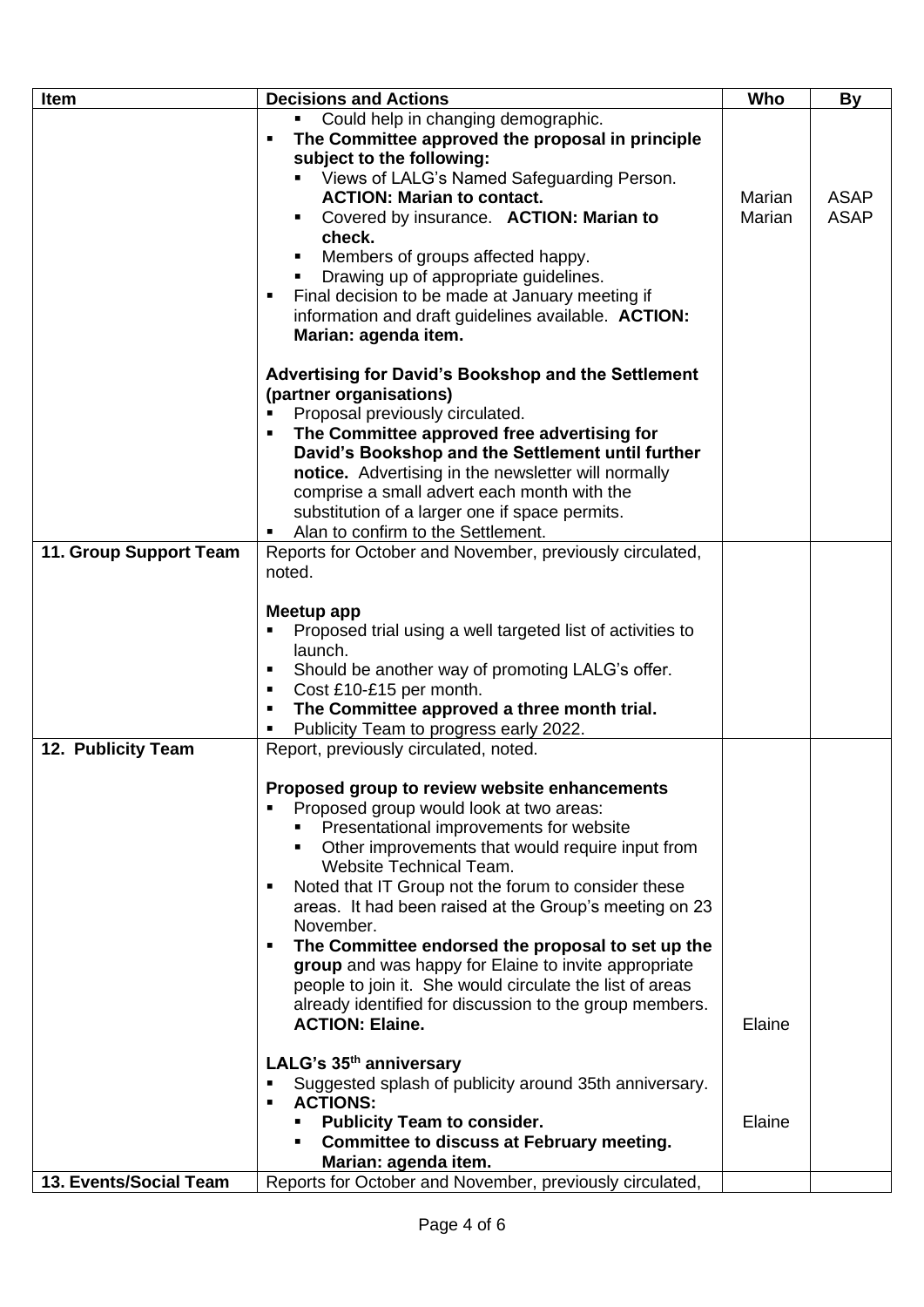| Item                     | <b>Decisions and Actions</b>                                                               | Who    | By |
|--------------------------|--------------------------------------------------------------------------------------------|--------|----|
|                          | noted.                                                                                     |        |    |
|                          | <b>Format of Members' meetings</b>                                                         |        |    |
|                          | Noted that U3A's (most similar organisation to LALG)                                       |        |    |
|                          | Members' meetings were much bigger and better                                              |        |    |
|                          | attended.                                                                                  |        |    |
|                          | Could consider asking groups to run meetings so give                                       |        |    |
|                          | them greater ownership.                                                                    |        |    |
|                          | The Committee agreed to ask Social Team to                                                 | George |    |
|                          | discuss format and recommend some proposals                                                |        |    |
|                          | for Committee's consideration.                                                             |        |    |
|                          | <b>ACTION: Marian: agenda item for future strategy</b>                                     |        |    |
|                          | meeting.                                                                                   |        |    |
|                          |                                                                                            |        |    |
|                          | Date of 2022 Volunteers' Evening<br>Friday 15 July 2022.                                   |        |    |
| 14. Newsletter Team      | Nothing to report.                                                                         |        |    |
| 15. IT Group and website | Report for October, previously circulated, noted.<br>$\blacksquare$                        |        |    |
|                          | Met on 23 November but report not yet available.                                           |        |    |
| 16. Linked organisations | <b>Membership of Linked Organisations Team</b>                                             |        |    |
|                          | Jackie to continue until replacement found.                                                |        |    |
|                          |                                                                                            |        |    |
|                          | Approval of application from Letchworth Probus Club                                        |        |    |
|                          | to become linked organisation                                                              |        |    |
|                          | After discussion the Committee did not approve the                                         |        |    |
|                          | application on the grounds that the Club's membership                                      |        |    |
|                          | criteria excluded many LALG Members.                                                       |        |    |
| 17. Any other business   | As the Chair had to leave, the Vice Chair took over.                                       |        |    |
|                          |                                                                                            |        |    |
|                          | <b>December meeting</b>                                                                    |        |    |
|                          | Marian to discuss with Elaine whether required given that it                               |        |    |
|                          | would take place in three weeks' time.                                                     |        |    |
|                          |                                                                                            |        |    |
|                          | <b>January and February meetings</b><br>Originally agreed that these meetings would be via |        |    |
|                          | Zoom but in person preferred.                                                              |        |    |
|                          | Marian to discuss with Elaine.                                                             |        |    |
|                          |                                                                                            |        |    |
|                          | Post meeting note:                                                                         |        |    |
|                          | December meeting cancelled and replaced by informal                                        |        |    |
|                          | get together.                                                                              |        |    |
|                          | Meeting room arranged for January and February                                             |        |    |
|                          | meetings with Zoom option as back up if weather bad.                                       |        |    |
| 18. Future meeting dates | All meetings start at 730pm and take place at Mrs                                          |        |    |
|                          | Howard Memorial Hall unless otherwise indicated.                                           |        |    |
|                          | Meetings asterisked are strategy ones.                                                     |        |    |
|                          | Monday 13 December 2021 - CANCELLED (items                                                 |        |    |
|                          | scheduled for discussion at this meeting to be moved to                                    |        |    |
|                          | January meeting)                                                                           |        |    |
|                          | Monday 24 January 2022                                                                     |        |    |
|                          | Tuesday 22 February 2022*                                                                  |        |    |
|                          | Wednesday 23 March 2022                                                                    |        |    |
|                          | Monday 25 April 2022*                                                                      |        |    |
|                          | Tuesday 24 May 2022                                                                        |        |    |
|                          | Wednesday 22 June 2022*<br>Monday 25 July 2022                                             |        |    |
|                          |                                                                                            |        |    |